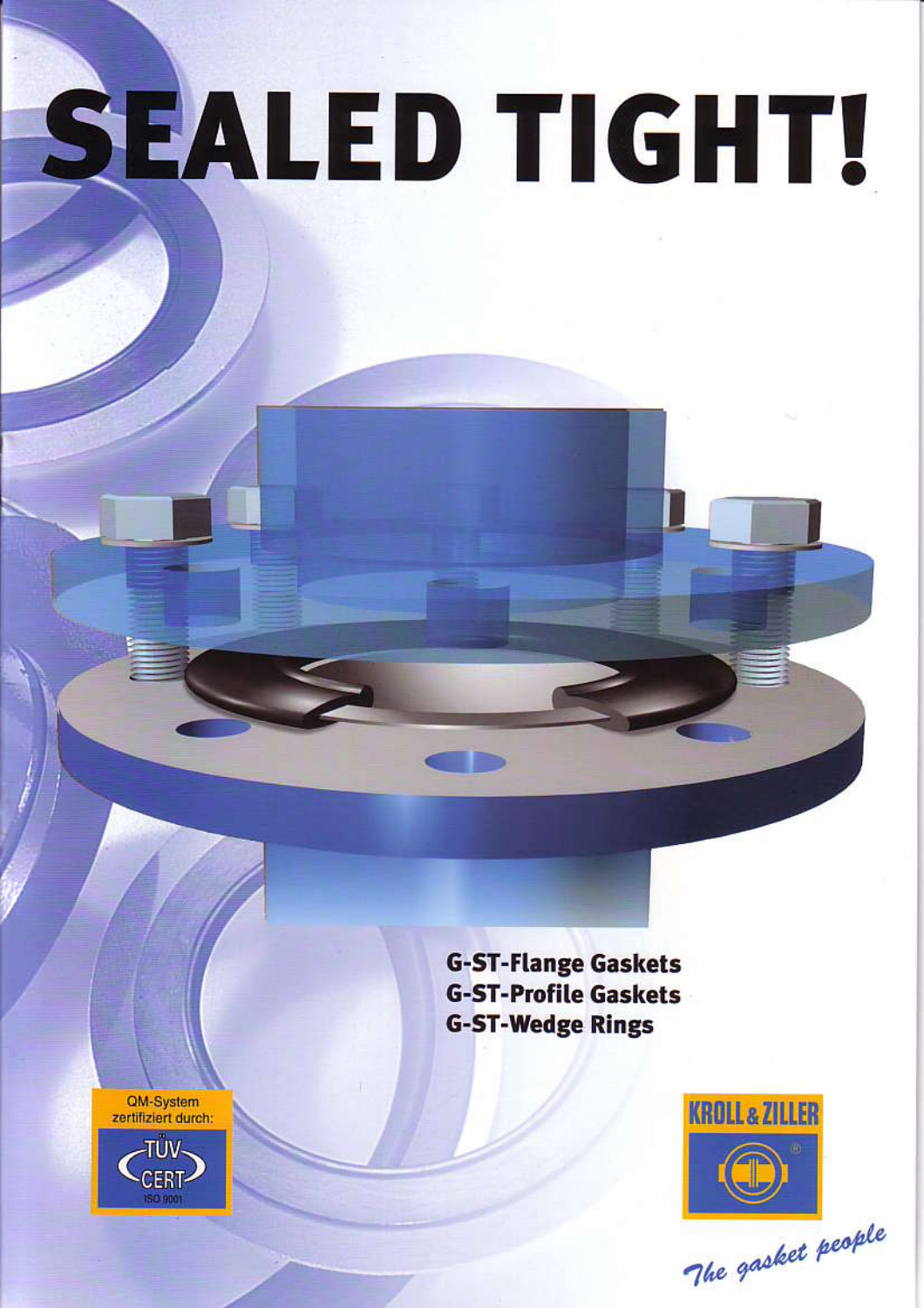## **G-ST-Flange Gaskets G-ST-Profile Gaskets G-ST-Wedge Rings**

Rubber-steel flange gaskets and adjustable wedge rings have been proven in use over many years in all areas of pipeline construction.

Steel mills, power plants, petro-<br>chemical, pharmaceutical industries as well as numerous gas and<br>water companies at home and<br>abroad value the advantages of Kroll & Ziller sealing products.





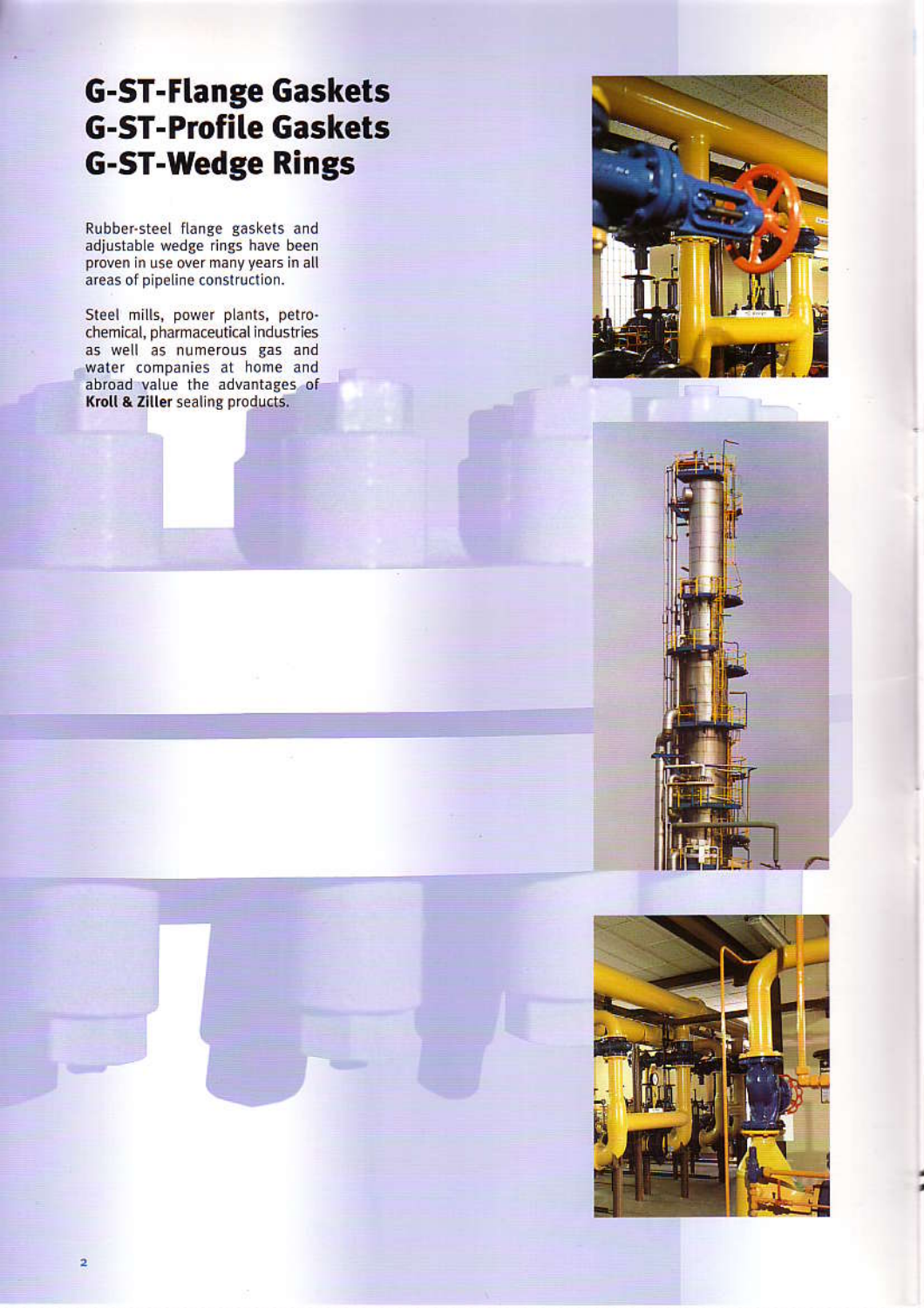## **Product Range**

Page

 $10<sup>°</sup>$ 

13

14

16

18

23

24

25



G-ST For various applications.

G-ST/GUSS In special dimensions. For total covering of flange face.



 $G-ST-P/S$ For various applications, top choice<br>for joints connecting non-metallic<br>(plastics or GRP) and steel flanges.



G-ST-P/K<br>To suit flange joints connecting pairs of plastic stub ends.



G-ST-P/KN<br>For various applications, top choice<br>for partially coated flanges and heavy duty services.



**G-ST-P/HTB**<br>For steel flange connections in **Fire Safe pipelines.** 

G-ST-P/OE<br>Flexible design gasket with<br>visible stainless steel insert.



 $G-ST-P/GR$ To suit pipework with soft rubber<br>lining and flange faces with soft/hard rubber coating.







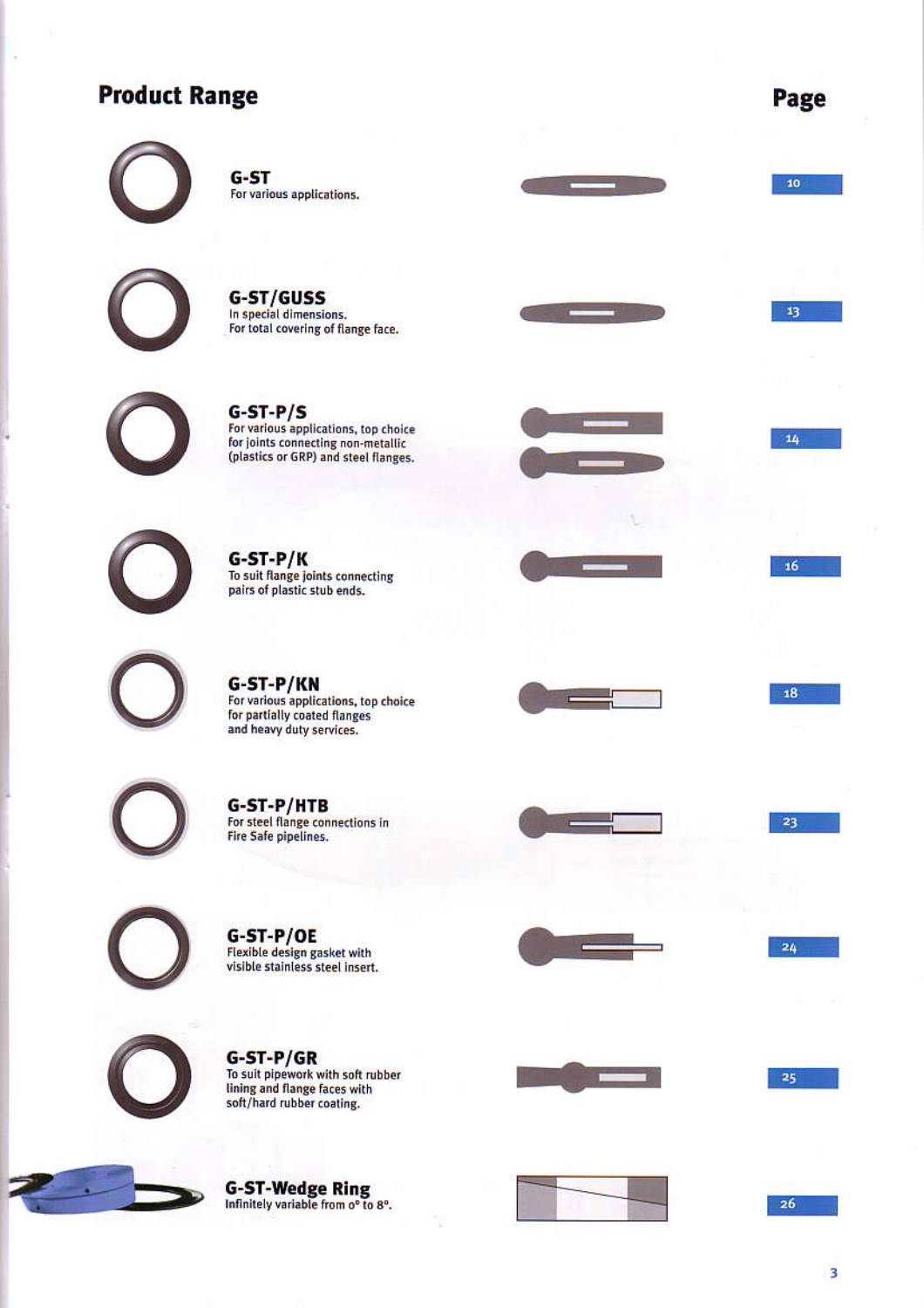## **G-ST-Profile Gaskets**

With 40 years of experience in solving individual sealing problems, we can provide you with a range of flange gaskets of exceptional operating reliability. With Kroll & Ziller gaskets you can be sure of:

- · high efficiency due to reduced operating costs
- · reduced fugitive emissions

Growing international competition makes cost minimisation in all areas of production necessary. Production disruptions and rejections, maintenance and repair costs must be prevented by choosing the best posconstruction sible materials. The risk of possible environmental pollution must be eliminated. The policy of Kroll & Ziller over the last 15 years has been specialisation, research and development in close collaboration with a large number of customers.

The wide range of standard gaskets available for sealing flanges allows top quality standardisation. High efficiency is combined with superb handling. The ease of installation is attributed to the rigid steel core even with large nominal widths and undesirable stresses. If you have a problem in choosing suitable gaskets, the experienced KROLL & ZILLER sales team is here to assist you.

## With steel insert Flange bolts center the gaskets

#### $G - ST - P / *$

#### for Steel pipes s Κ for Plastic pipes KN for non-load bearing flange joints OE visible SS insert **HTB** for Fire safe **GR** for Rubber lined pipes P for Profile **ST** with Steel insert

for Rubber material

G

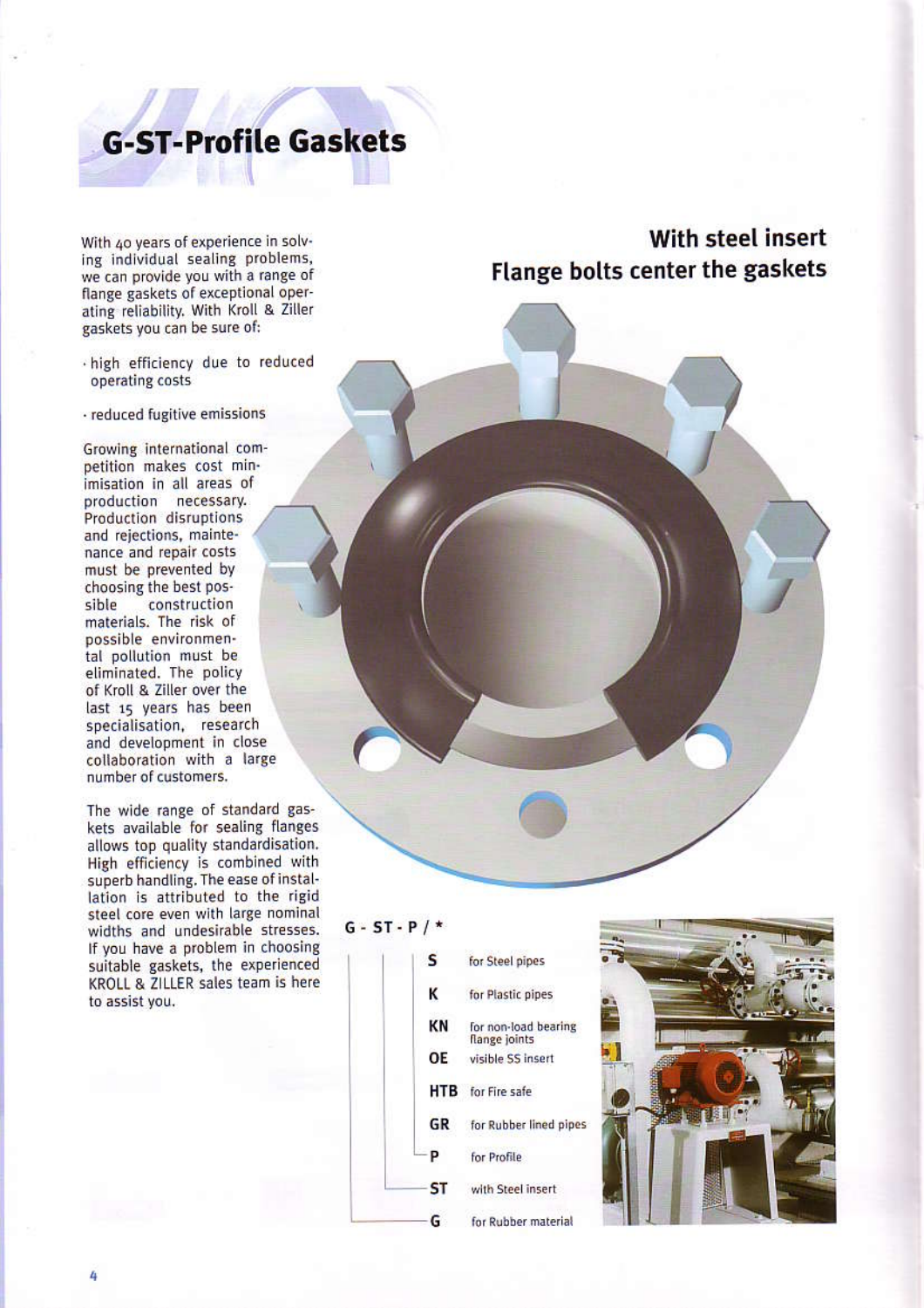# **G-ST-Profile Gaskets**

## Proven in practice

Reliable sealing of flanged joints on pipelines has been made possible by the development of KROLL & ZILLER G-ST gaskets. Vulcanization provides an extremely good adhesion between the steel insert and the rubber sheath. Even when stressed to extremes, separation or blow-outs are not possible. Dimensions in accordance with standards prevents unnecessary flowrate reductions due to partblocked cross-sections. Additionally, there is optimum handling during installation, since the gasket is selfcentering on the bolt circle. The combination of these features makes the G-ST gasket the right choice for you.



#### The new generation

The G-ST-P profile gasket range illustrates the technological progress of KROLL & ZILLER. The basic concept is very clear in the graphic illustration of the gasket crosssection. The G-ST main body is combined with a round cord ring. This "O-ring" is the most static sealing element. The performance of this O-ring is almost miraculous even without a cost-intensive groove. The G-ST-P profile gasket combines the advantages of its individual parts. High surface pressures transmitted from the main force of the flow are absorbed by the rigid body of the G-ST gasket. The flat steelring, corrosion protected by being vulcanized in, absorbs the required test pressure with ease. The O-ring lying parallel to the main force of



the flow is ideally compressed against the sealing faces even at low surface pressures. Irregularities and grooves, even slight misalignments are compensated. Also, the gasket shows insensitivity to the minimum torques required during installation which spares the materdegree of operating ial.  $\mathbf{A}$ reliability - never before reached - is assured. Once in position - it is sealed tight! These advantages are especially important for flange joints of thermoplastics (PVC, PE, PP, PVDF). The special KROLL & ZILLER

gasket G-ST-P/S has the following advantages:

- · wide sealing surface area
- · rectangular instead of round cross-section near the O-ring

These attributes prevent deformation of the flange adapters. The round cord ring fills the enlarged gap reliably. Minimum required tightening torques protect the joining elements from being overloaded.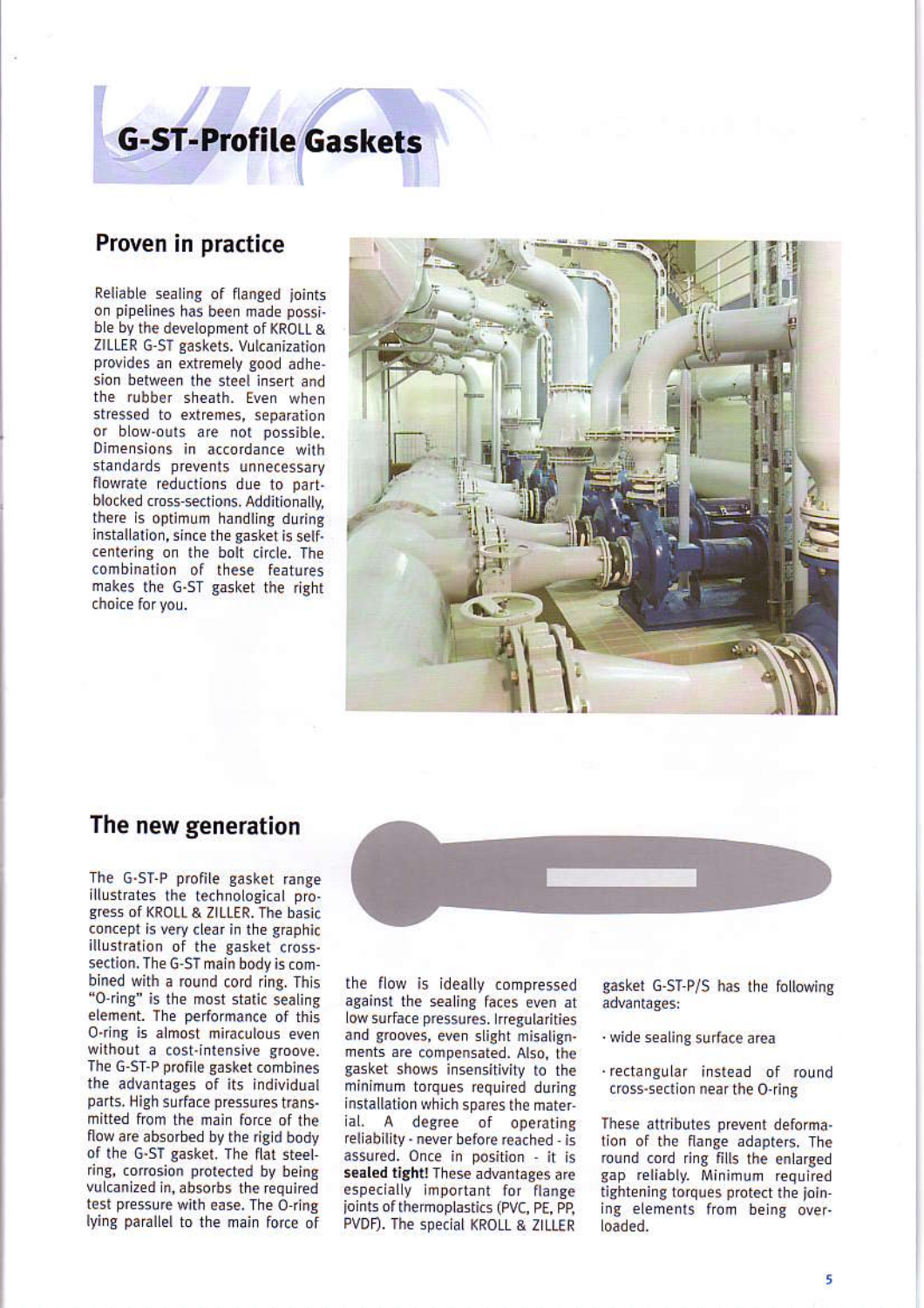

## Benefits linked to G-ST-P gasket applications:

- · sealing under minimum bolt tightening
- · compensation of surface imperfections
- · flange and bolt designs can be more lightweight
- higher durability of plastic flange joints
- · angle differences are more easily compensated compared to simple flat gaskets
- · expensive machining of an Oring groove on the flange is unnecessary

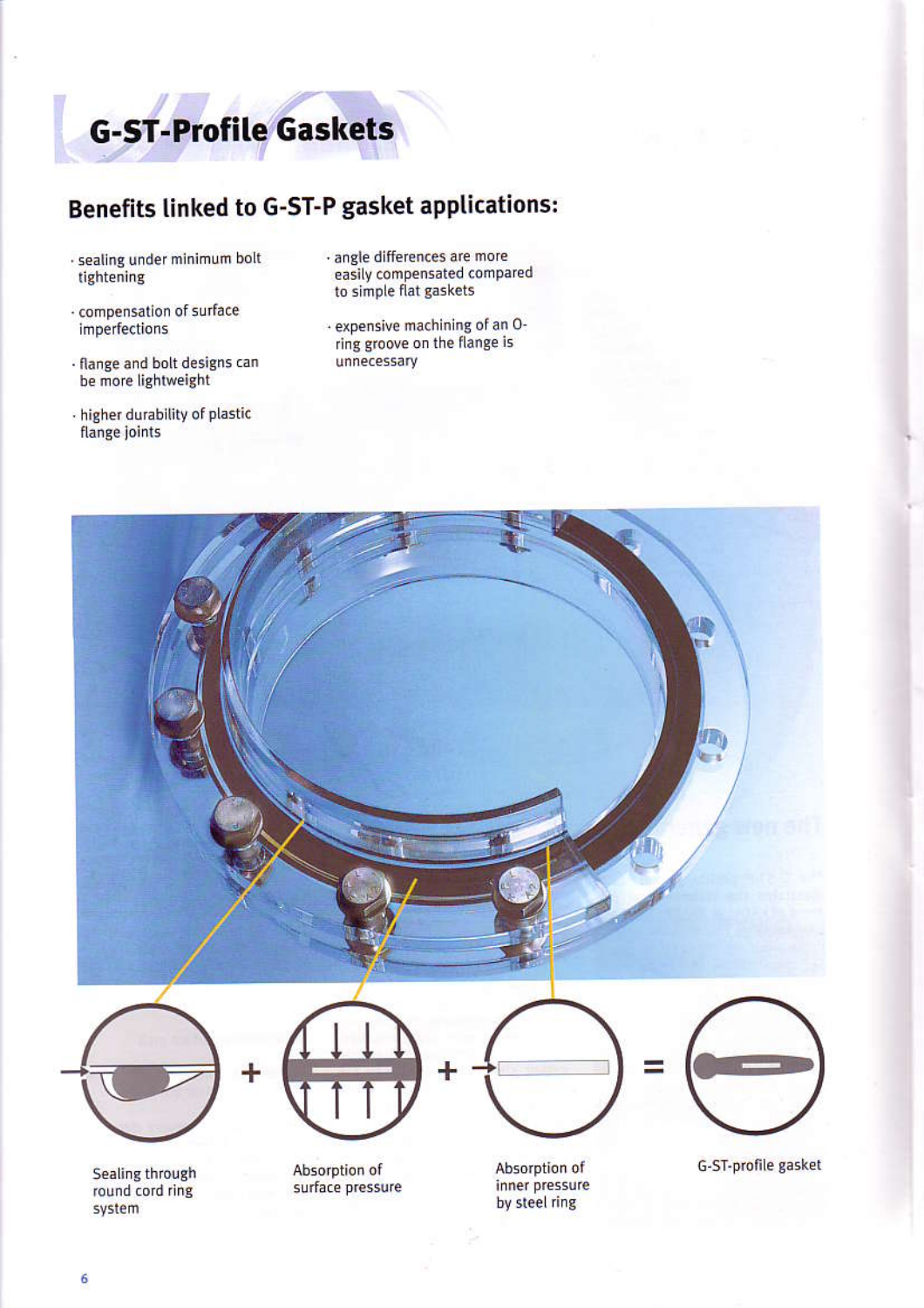# Electrical characteristics of<br>material used for gaskets

The surface resistance  $R_0$  and the isolation resistance  $\rho_b$  has been<br>determined according to DIN<br>53482, arrangement of electrodes style "C".

The desruptive voltage  $U_d$  has been<br>tested due to DIN IEC 243-2/VDE<br>0303, part 22 with direct current.

(An electrode with a diameter of 25 mm combined with grounded electrode with a diameter of 75 mm in accordance with DIN VDE 0303, part 21.)

The tests involved items with a thickness of 1 and 5 mm.



| material       | $R_0(\Omega)$<br>1mm    | $R_0(\Omega)$<br>5 <sub>mm</sub>                                       | $\rho_{\rm D}(\Omega)$<br>1 <sub>mm</sub> | $\rho_{\rm D}(\Omega)$<br>5mm | Test voltage (V) | $U_{d}$ (kV)<br>1mm | $U_{d}$ (kV)<br>5 <sub>mm</sub> |  |
|----------------|-------------------------|------------------------------------------------------------------------|-------------------------------------------|-------------------------------|------------------|---------------------|---------------------------------|--|
| <b>EPDM</b>    | $0.45 \times 10^{3}$    | $0.85 \times 10^{3}$                                                   | $0.5 \times 10^{3}$                       | $0.6 \times 10^{3}$           |                  | nb                  | nb                              |  |
| <b>NBR-DUO</b> | $3.30 \times 10^{3}$    | $5.35 \times 10^{3}$                                                   | $1.5 \times 10^{3}$                       | $3.2 \times 10^{3}$           | 10               | nb                  | nb                              |  |
| CSM            |                         | 2.55 x 10 <sup>12</sup> 1.15 x 10 <sup>12</sup> 5.5 x 10 <sup>10</sup> |                                           | 8.9 x 10 <sup>10</sup>        | 100              | >15                 | >15                             |  |
| FPM-S          | 2.45 x 10 <sup>11</sup> | 2.35 x 10 <sup>10</sup>                                                | $6.2 \times 10^9$                         | $7.4 \times 10^9$             | 100              | >6                  | >15                             |  |

 $nb = without results$ 

## **Gasket parameters**

due to DIN 28 090-1

due to ASME **Code Section VIII Div. 1** Table UA. 49.1

| Profile                                    |                   |                                            | $G-ST, P/S$<br>$P/K$ , $P/OE$<br><b>NBR</b><br>CR, NR,<br>EPDM, IIR | $G-ST, P/S$<br>$P/K$ , $P/OE$<br>FPM-S.<br>CSM | P/KN<br>NBR, CR, NR<br>EPDM, IIR | P/KN<br>FPM-S,<br><b>CSM</b> | $G-ST, P/S,$<br>$P/K$ , $P/OE$<br>NBR, CR<br>NR, EPDM<br>IIR, CSM<br>FPM-S |          |             |
|--------------------------------------------|-------------------|--------------------------------------------|---------------------------------------------------------------------|------------------------------------------------|----------------------------------|------------------------------|----------------------------------------------------------------------------|----------|-------------|
| materials                                  |                   |                                            |                                                                     |                                                |                                  |                              |                                                                            |          |             |
| recommended flange<br>face roughness $R_a$ | <b>um</b>         | max.                                       | 160                                                                 | 160                                            | 160                              | 160                          | $R_{a}$                                                                    | µ inch   | 500         |
| surface pressure<br>limits for 20° C       | N/mm <sup>2</sup> | $\delta$ VU/L<br>$\delta$ vo               | $\overline{\mathbf{c}}$<br>15 <sub>1</sub>                          | $\frac{2}{9}$                                  | $\overline{2}$<br>450            | 15<br>450                    | m<br>y                                                                     | ٠<br>psi | 1.00<br>200 |
| surface pressure<br>limits for 150° C      | N/mm <sup>2</sup> | $\delta_{\text{BUL}}$<br>$\delta_{\rm BO}$ | ٠<br>٠                                                              | $\overline{c}$<br>5                            | 승<br>ä,                          | (15)<br>(435)                |                                                                            |          |             |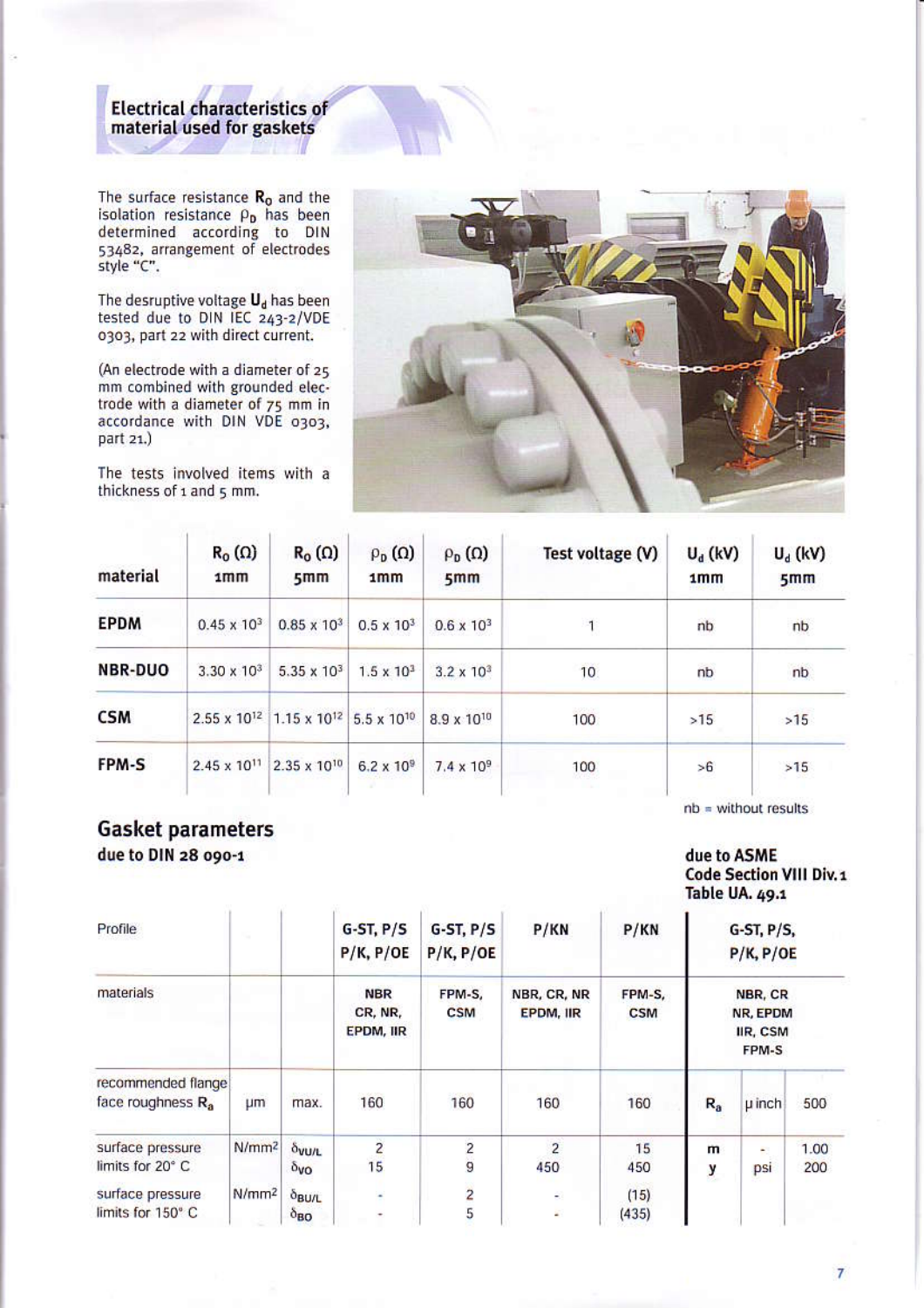## **G-ST-Profile Gaskets**

## **Extra reliability**

The KROLL & ZILLER gasket range was proven in the testing.

Test parameters:

- · medium: water
- · temperature: 20° C / 68° F

· test pressure: 10 bar / 143 psi

**Test samples** 

20" Gasket

- $a = G-ST$  flange gasket NBR-DUO
- $b = G-ST-P/S$ -profile flange gasket NBR-DUO
- $c$  = Flat rubber gasket with textile insert NBR

The result of the test series is shown in the graph:

With a pressure of 10 bar / 143 psi only a fraction of the required tightening torque calculated for the G-ST flange gasket is necessary for the G-ST-P/S profile gasket. However, use of the G-ST gasket with the higher value is recommended during installation. The extra reliability offsets many uncertainties in practice.







## b. = G-ST-Profile Gaskets